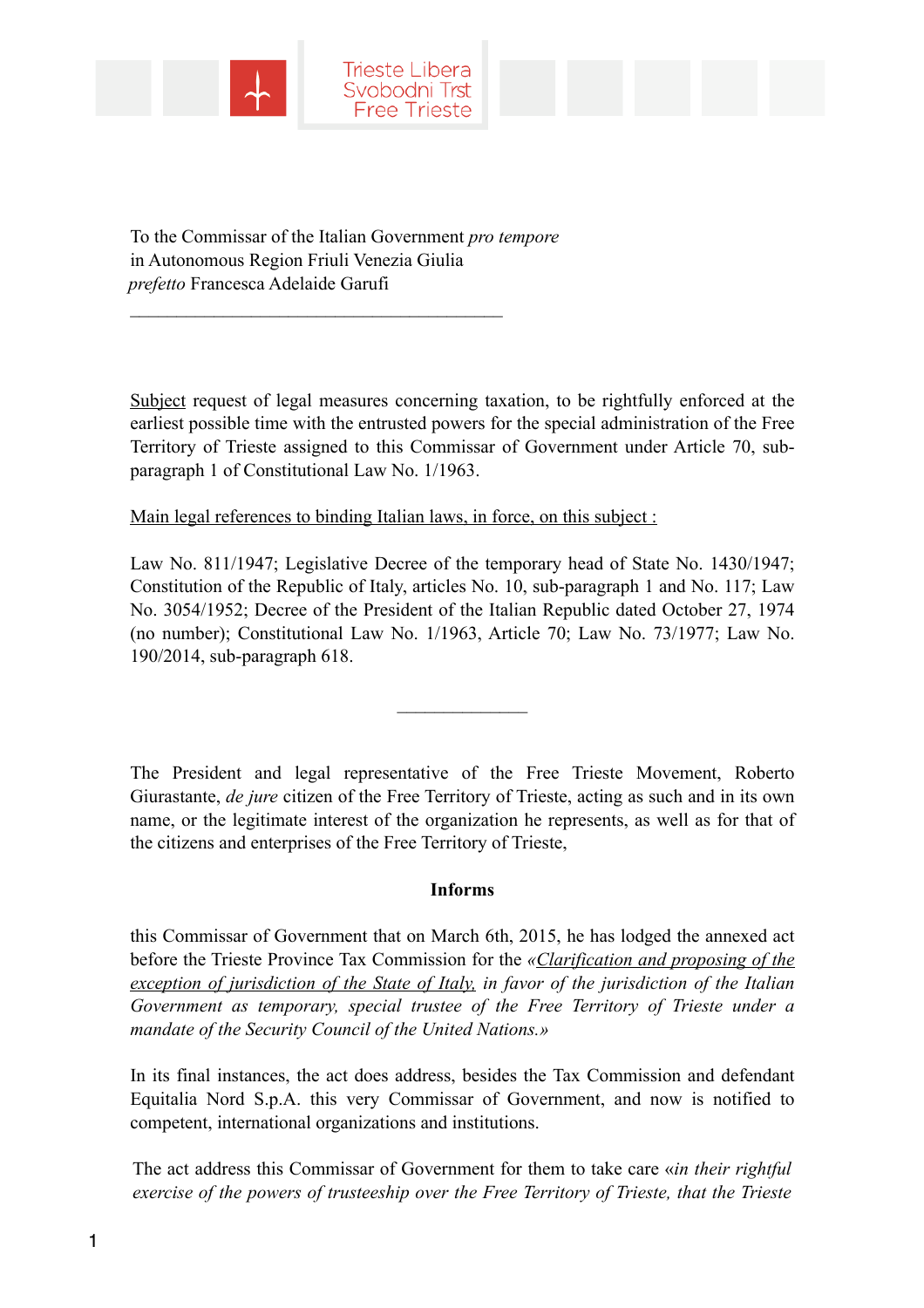*Province Tac Commission receives from the administering Italian Government the jurisdictional powers it needs to exercise their duty in the Free Territory of Trieste and towards both its citizens de jure and enterprises*».

## **Confirms**

his request in the present document,under the factual and legal motivations contained in the annex.

## **As well as noticing**

that this Italian Commissar of Government, in person of the person who, *pro tempore*, has this role, cannot be unaware to have the above mentioned special powers when it comes to law-making, since it exercises these to this day, as well as not being possibly unaware of the special sources of international law currently in force, whose respect and execution are also granted by the Constitution of the Republic of Italy.

This same Commissar of Government did also show to public their personal awareness with recent declarations to the local press (newspaper Il Piccolo, December 30th, 2014, page 19) with which they did therefore confirm that the current Commissar of Government has and exercises, un execution of the Treaty of Peace of Paris of 1947, these powers, "inherited" from the previous General Commissar of Government for the Territory of Trieste.

Yet, it is surprising that in their declarations, the Commissar did as well express things which are against the truth (unless these are mistakes of the journalist who wrote the interview) stating that would be an «*old General Commissar of the Allied Military Powers*», which did never actually exist, that the Free Territory of Trieste had never been established and, therefore, the provisions of the multilateral Treaty of Peace of 1947 can be "interpreted" rather than enforced.

Because this Italian Commissar of Government cannot be unaware that the special powers that they continue exercising as representative of that Government, especially these concerning the international Free Port of the Free Territory of Trieste (as well as the very existence of the Free Port) are grounded solely on the legal existence of the Free Territory itself as a sovereign State, currently entrusted to the Italian Government (not to the Republic of Italy) under a special mandate of temporary administration, in force: the Memorandum of Understanding of London of October 5th, 1954, which executes the Treaty of Peace of Paris - in forse as well as being a law of the State of Italy.

## **Therefore**

addressing this Commissar of Government for them to correct their public declaration which do not correspond to the truth, and to never release others like these again.

This request does as well take into account that on September 22nd, 2014, the current Commissar of Government did, as *Prefetto* - which it their other, but different role -